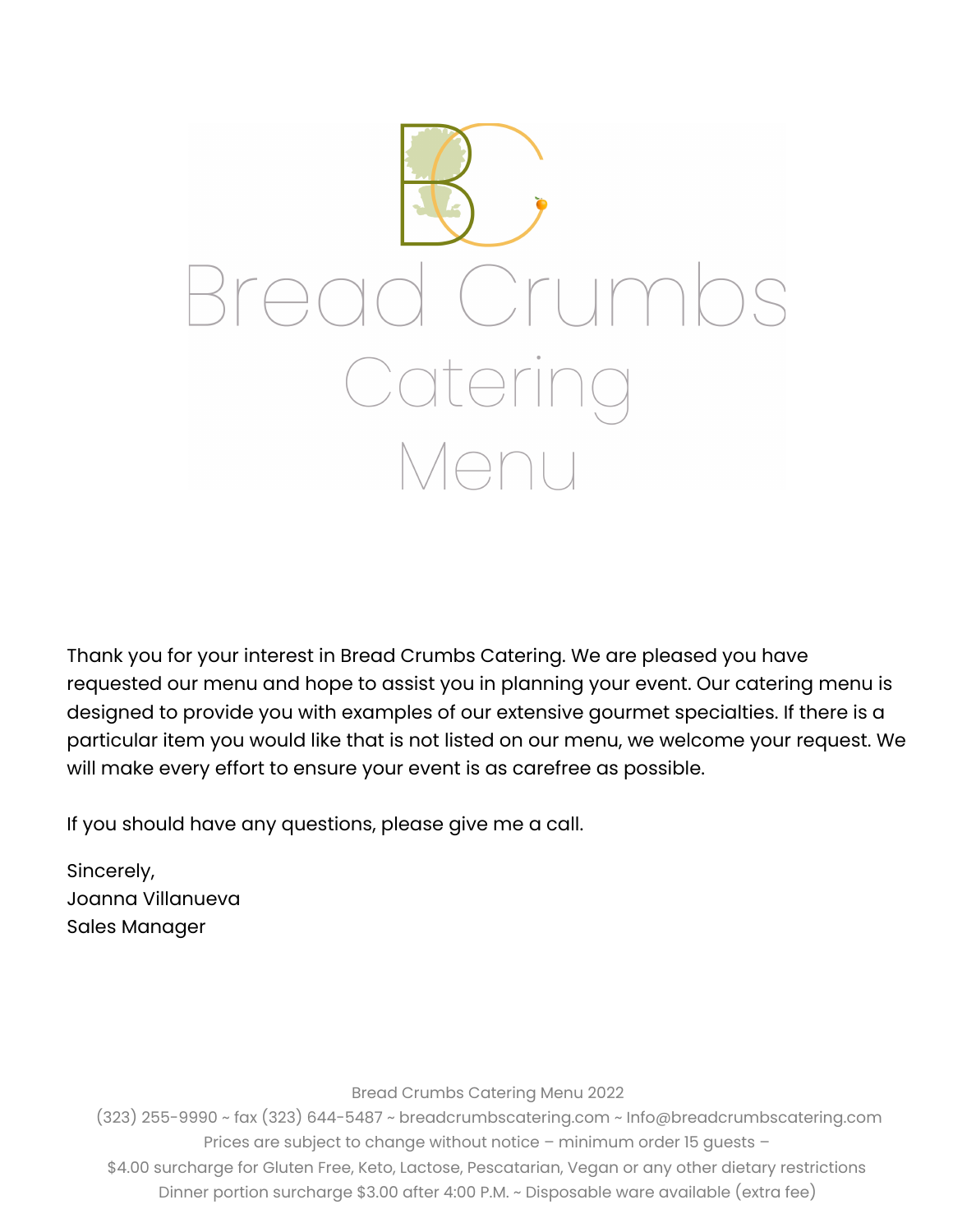### Breakfast Menu

Breakfast Burritos \$9.95

Mini burritos filled with eggs, chorizo or ham and cheese, fresh fruit platter, orange juice, and spicy salsa on the side (add mini Danish \$1.75)

Continental Breakfast \$8.95

Our Danish are baked to order daily in our facility Mini Danish: chocolate, strawberry, cream cheese, and cinnamon raisin Danish assorted tea breads and bagels and cream cheese fresh fruit platter, and orange juice

Scrambled Egg Breakfast \$10.95

Fluffy scrambled eggs with melted cheese and scallions, bagels and cream cheese, fresh fruit platter, orange juice, and spicy salsa on the side (add mini Danish \$1.75)

Croissant Sandwich Breakfast \$9.95 Mini croissant filled with eggs, bacon or ham, and cheese, fresh fruit, orange juice, and spicy salsa on the side (add mini Danish \$1.75)

Chilaquiles and Egg Breakfast \$12.75 Chilaquiles with melted cheese and sour cream served with scrambled eggs on the side, fresh fruit platter, and orange juice (add mini Danish \$1.75)

Breakfast Frittata Veggie, or Ham, or Bacon \$11.95 Filled with potato, cheese & peppers, fruit platter, and orange juice (add mini Danish \$1.75)

Deluxe Breakfast \$14.95 Scrambled eggs, bacon, \*crispy hash brown potatoes, fresh fruit platter, orange juice and spicy salsa on the side (add mini Danish \$1.75) \*Or roasted herb potatoes add \$3.00

> Waffles or Pancake Breakfast \$16.25 with scrambled eggs, sausage or bacon, fresh fruit platter, orange juice, butter & maple syrup (add mini Danish \$1.75) Add Coffee \$3.50p/p Add Coffee and Tea \$4.75 p/p

> > Bread Crumbs Catering Menu 2022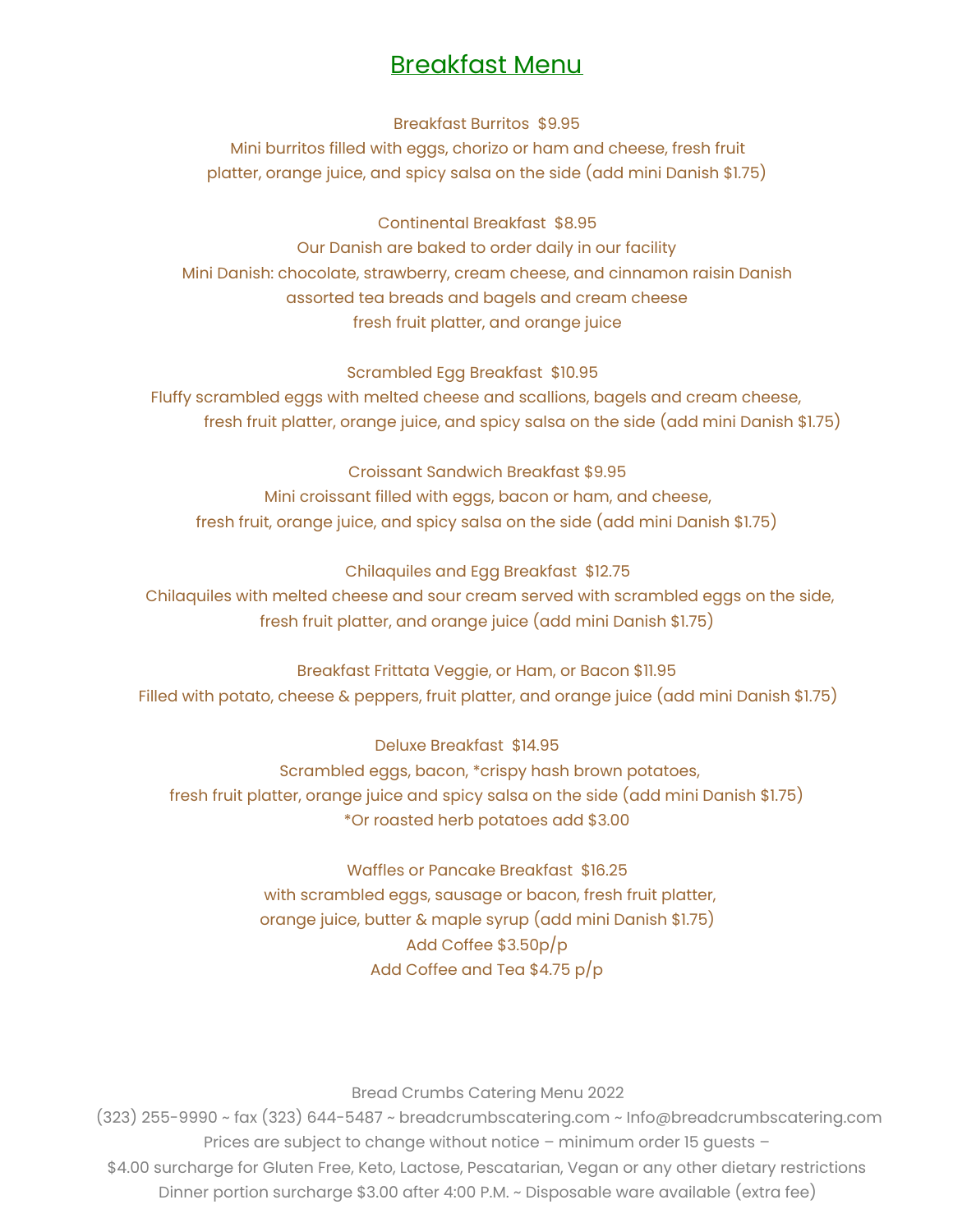### Breakfast A' la Carte

#### Minimum 10 guest per item

| Assorted Mini Danish: Baked daily at our facility to insure the ultimate in freshness  | \$2.75  |
|----------------------------------------------------------------------------------------|---------|
| Assorted Large Danish: Baked daily at our facility to insure the ultimate in freshness | \$4.25  |
| Lox (2 oz serving), bagels and cream cheese, tomatoes, red onion and capers            | \$12.25 |
| Fluffy Meat or Veggie Omelets: filled with ham or bacon or veggies and cheese          | \$8.25  |
| Crispy Pork Bacon or Sizzling Pork Sausage or Turkey Sausage (2 pcs. per serving)      | \$3.95  |
| Hash Brown Potatoes topped with cheese and scallions                                   | \$3.25  |
| Herb Roasted Potatoes topped with cheese and scallions                                 | \$3.95  |
| Individual Yogurt assorted flavors and granola (Greek Yogurt \$4.25)                   | \$3.25  |
| Fresh Berry Yogurt Parfait and granola                                                 | \$5.50  |
| Orange or Cranberry or Apple or Grapefruit juice 96oz Tote                             | \$21    |
| Gourmet Dark Roast Coffee 96oz Tote (Regular or Decaf)                                 | \$22    |
| Gourmet Assorted Teas with Hot Water 96oz Tote                                         | \$22    |
| Orange, Cranberry, and Apple 10 oz. bottles                                            | \$4.95  |
| <b>Bottled Milk 16oz</b>                                                               | \$4.25  |
| <b>Bottled Water</b>                                                                   | \$1.95  |

Bread Crumbs Catering Menu 2022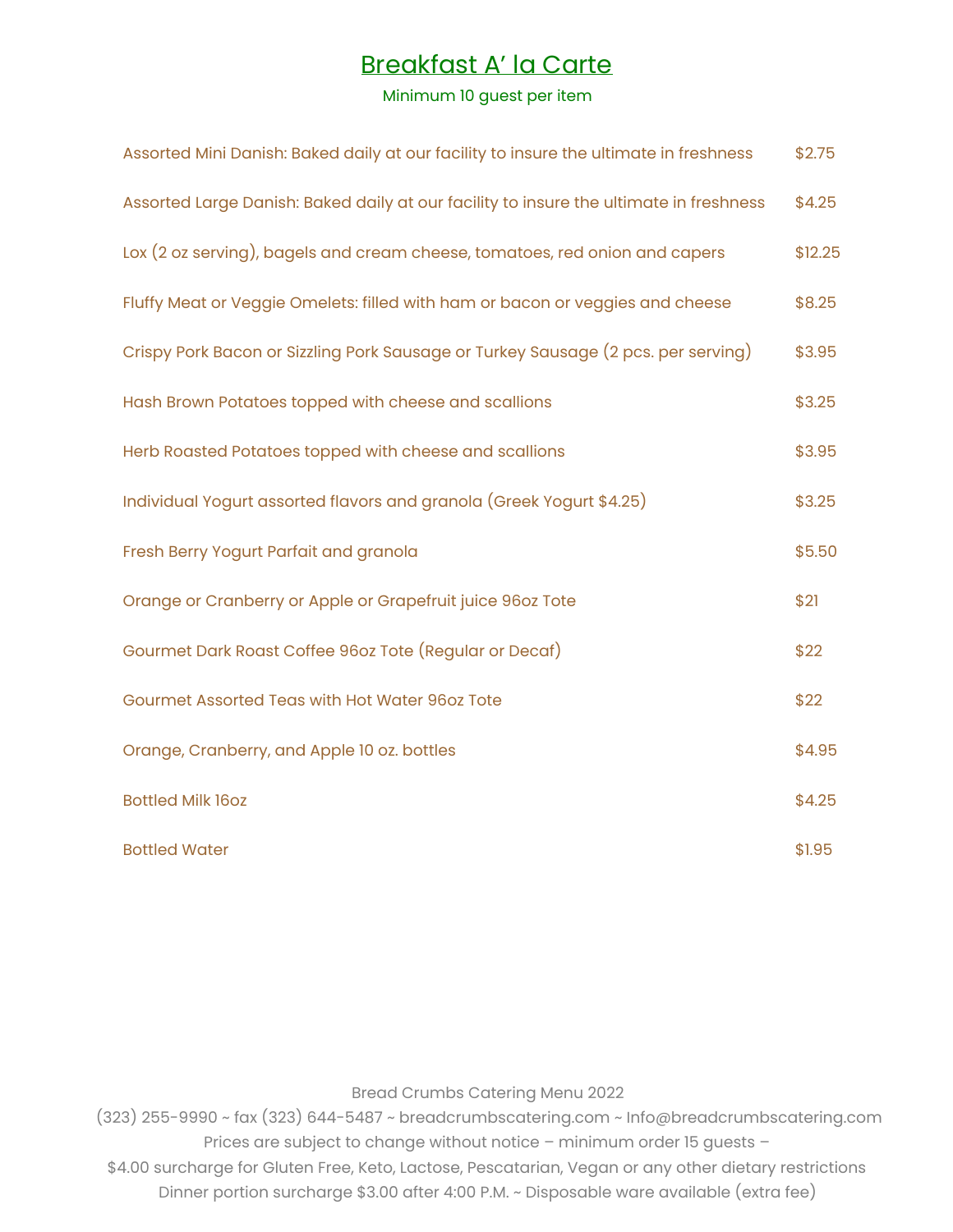## Buffet Lunch Menu

Gourmet Sandwich Buffet \$13.75/\$14.75 (2 salads)

Our signature breads and Croissants, baked at our location daily, is Fresh Fresh Fresh! Choice of marinated grilled chicken w/ pepper jack cheese & avocado smoked turkey with muenster and avocado - Curry walnut cranberry chicken salad roast beef with Swiss and caramelized onions - roasted veggies with avocado turkey, salami and ham with Provolone and Pepperoncini - fresh Mozzarella roasted peppers and pesto with chips, and one salad:

Green Salad, pesto pasta, Macaroni, Caesar, fruit, or field greens

#### Sandwich Buffet \$12.25/\$12.95 (2 salads)

Our signature breads and Croissants, baked at our location daily, is Fresh Fresh Fresh! (sandwich selection turkey and cheese, ham and cheese, chicken salad, tuna salad, and veggie) with chips, and one salad green salad, pesto pasta, Macaroni, Caesar, fruit, field greens

#### Two Salad Combo/Specialty Side Salad \$16.75

Chinese chicken salad, pesto pasta with chicken, pasta deli meats, Cobb, Italian chopped , Greek with chicken, roasted veggies with avocado and assorted breads (add a third salad \$8)

Combo Burrito and Salad \$13.75

Our burritos and filled with your choice of : chicken, veggie or \*beef (\*additional \$2) slow cooked beans, rice, salsa and cheese served with our fresh green salad

> Side Salads \$3.75 (minimum 10 servings) Green Salad, pesto pasta, fruit, Macaroni, Caesar, Field Greens

Chocolate Chip, Oatmeal Cookies, Coconut Macaroon or Brownies \$3.25

Bread Crumbs Catering Menu 2022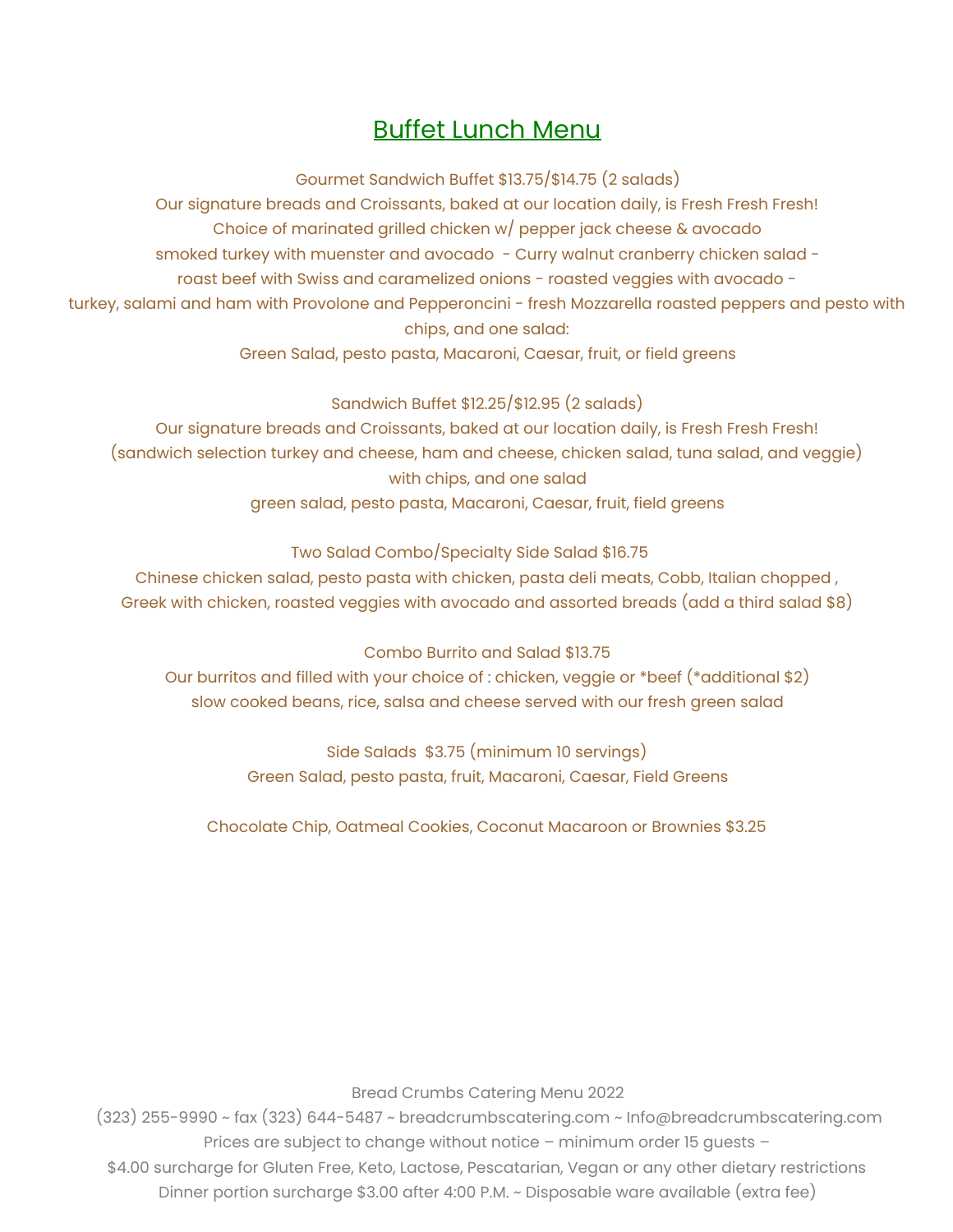### Boxed Lunch

Boxed Gourmet Sandwich with Chips & Sweet \$13.50/Salad \$14.25/ Chips and Salad \$14.95 Choice of marinated grilled chicken w/ pepper jack cheese & avocado smoked turkey with cranberry, Muenster and avocado Curry walnut cranberry chicken salad roast beef with Swiss and caramelized onions roasted veggies with avocado turkey, salami and ham with Provolone and pepperoncini fresh Mozzarella roasted peppers and pesto Green Salad, Pesto Pasta, Traditional Pasta Salad, Macaroni, Caesar, Fruit, Field Greens

Boxed Sandwich with Chips & Sweet \$11.50/Salad \$12.25/Chips and Salad \$12.95 sandwich selection: turkey and cheese, ham and cheese, chicken salad, tuna salad, and veggie

Boxed Salad with Dressing, Sweet and Bread \$14.95 chicken Caesar, chef, Greek chicken, chicken salad, tuna salad, Italian chopped, Chinese chicken and roasted veggies with avocado

Bread Crumbs Catering Menu 2022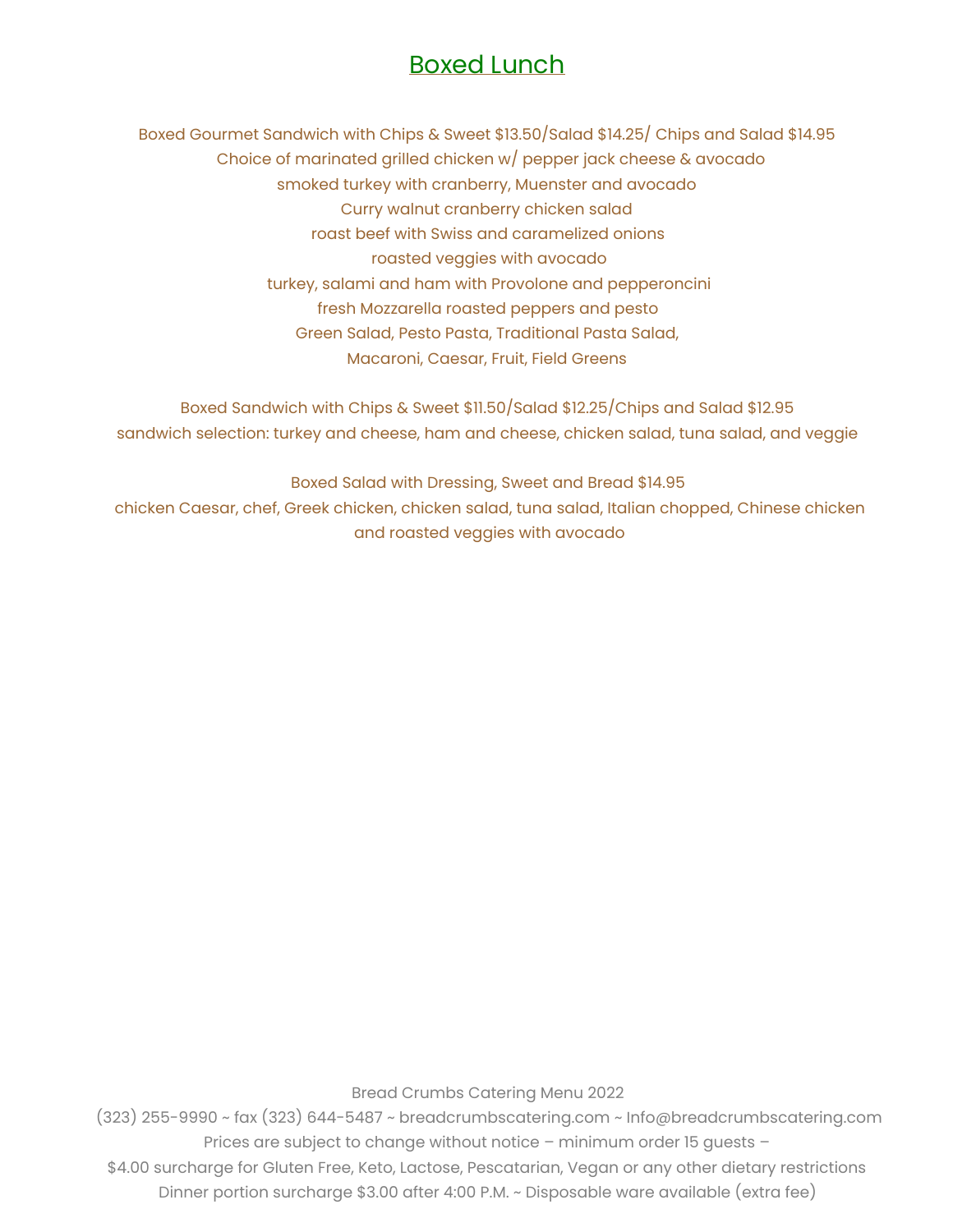### Snacks or Afternoon Tea

Mini Gourmet Sandwich Platter 24pc \$120

Roasted turkey with Swiss & avocado, honey ham with Provolone, & avocado, Curry chicken salad with Gouda & avocado, roast beef with Cheddar and caramelized onions marinated grilled chicken with pepper Jack & avocado, roasted peppers with fresh mozzarella and pesto

Mini Croissant Sandwich Platter 24pc \$115

Chicken salad, turkey with cheese and cranberry, ham cheese, tuna salad, roasted veggies and cheese, tomato, basil, fresh Mozzarella

> Mini Kaiser Sandwich Platter 24pc \$105 Chicken salad, turkey and cheese cranberry, ham cheese, tuna salad, roasted veggies and cheese, tomato, basil and fresh Mozzarella

Mini Sandwich Wrap Platter 24 pc \$95 Chicken salad, turkey cheese cranberry, smoked ham cheese roast beef cheese and roasted veggie

Mini Open Face Sandwich Platter 24pc \$160 Chicken salad, turkey cheese cranberry, ham and cheese, tuna salad, roasted veggies and cheese, tomato, basil, fresh Mozzarella

| Platters and Dips Serves (18 to 24)                                             |      |
|---------------------------------------------------------------------------------|------|
| Chips and Guacamole: Our homemade guacamole is prepared fresh to order          | \$84 |
| Creamy Hummus with roasted peppers and pita points                              | \$72 |
| Fruit Platter: Seasonal fresh fruit garnished with berries and grapes           | \$72 |
| Crudités Platter: Assorted seasonal vegetables with our signature herb dressing | \$78 |
| Cheese Platter: Served with grapes, crackers, walnuts, dry fruit, and berries   | \$82 |
| Desserts: 30 pc. Cookies, Brownies, Macaroons, and Crispie Treats               | \$72 |
| Mini Pastries: 24 pc. Fruit Tarts, Cannolies, and Éclairs                       | \$80 |

Bread Crumbs Catering Menu 2022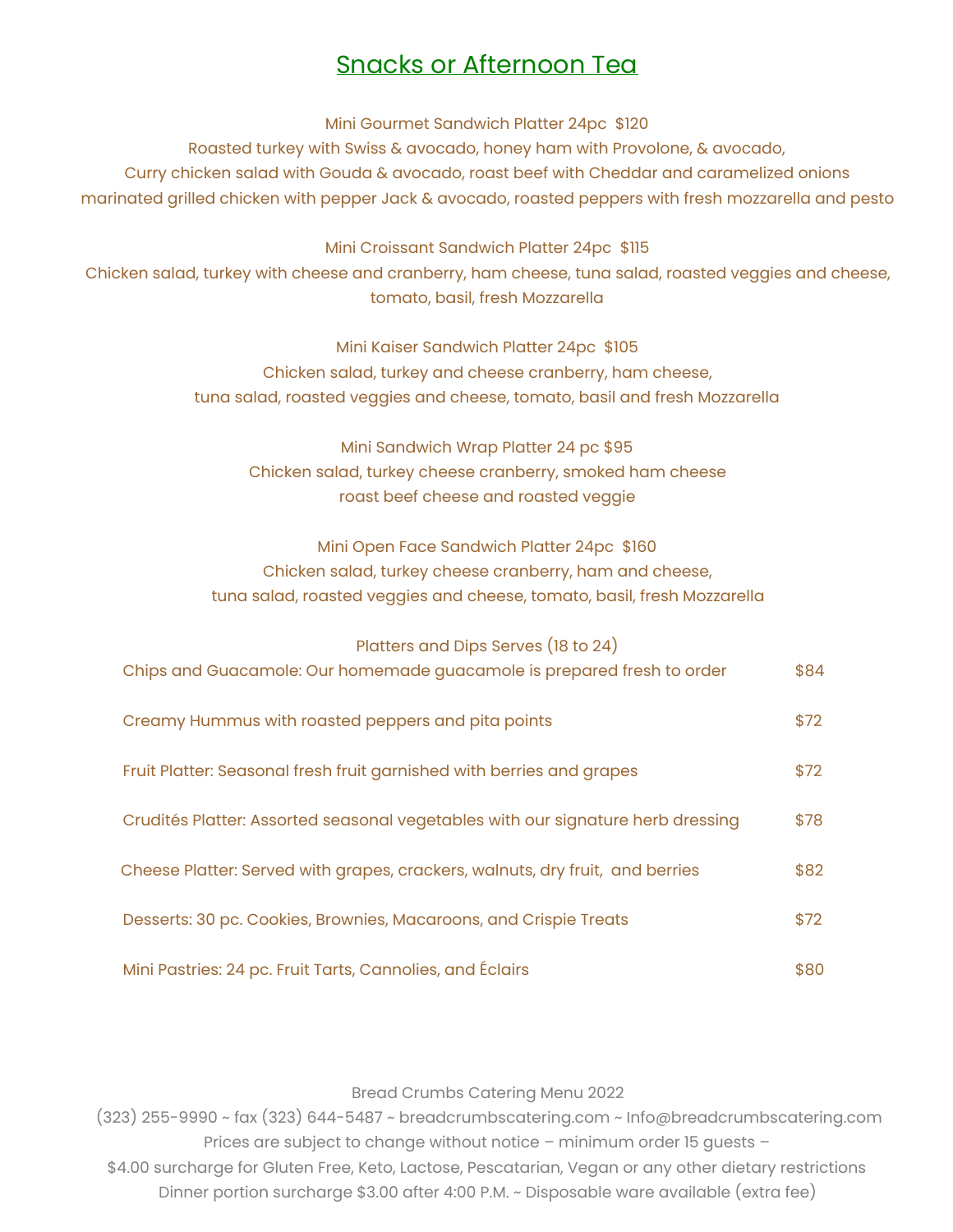## Hot Lunch and Dinner Entrées

(Beef, Pork and Seafood menus must be ordered before noon, for next day delivery) (Second protein additional cost \$12.00 for equal or lesser value, selection minimum 10 guests per item)

BBQ Boneless Chicken Breast \$17.95 Our BBQ sauce is made in house, taste the sweet and spicy notes and bread and butter Choice of two: Cole Slaw, Green salad, Pasta Salad, or potato salad

BBQ Pulled Pork \$19.95, BBQ tri tip \$24.95 (must order before noon for next day delivery) Our BBQ sauce is made in house, taste the sweet and spicy notes and bread and butter Choice of two: Cole Slaw, Green salad, Pasta Salad, or potato salad

Gourmet Meat Lasagna \$13.95 or Vegetarian Lasagna Our lasagna is prepared with our Chef's homemade recipe, saucy, creamy and delicious served with green or Caesar salad and garlic or cheese bread

Chicken Marsala in Mushroom Marsala Sauce \$16.75 Chicken Piccata in Lemon Caper Sauce Lemon Chicken in Lemon Sauce Rosemary Chicken in Fresh Rosemary Sauce Sautéed chicken breast with desired sauce prepped in traditional style served with herb rice or butter herb pasta, green salad and Chef's bread of the day Add peas and corn \$2.75

Chicken Parmigiana \$17.75 Breaded chicken filet baked in marinara sauce and Mozzarella cheese served with Penne pasta, green salad and garlic or cheese bread

Spinach Gouda Chicken Breast \$20.95 Chicken filet stuffed with fresh spinach and Gouda, then baked with mustard cream sauce served with mashed potatoes, green salad and Chef's bread of the day

Chicken Primavera in light Cream Sauce \$17.25 Prepped with Celery, Carrots, Onions, and Peppers, served with Butter Herb Pasta Green Salad and Chef's Bread Of The Day

> add a cookie/ brownie \$3.25 or our made to order pastries \$4.25 second protein additional cost \$12.00 for equal or lesser value

> > Bread Crumbs Catering Menu 2022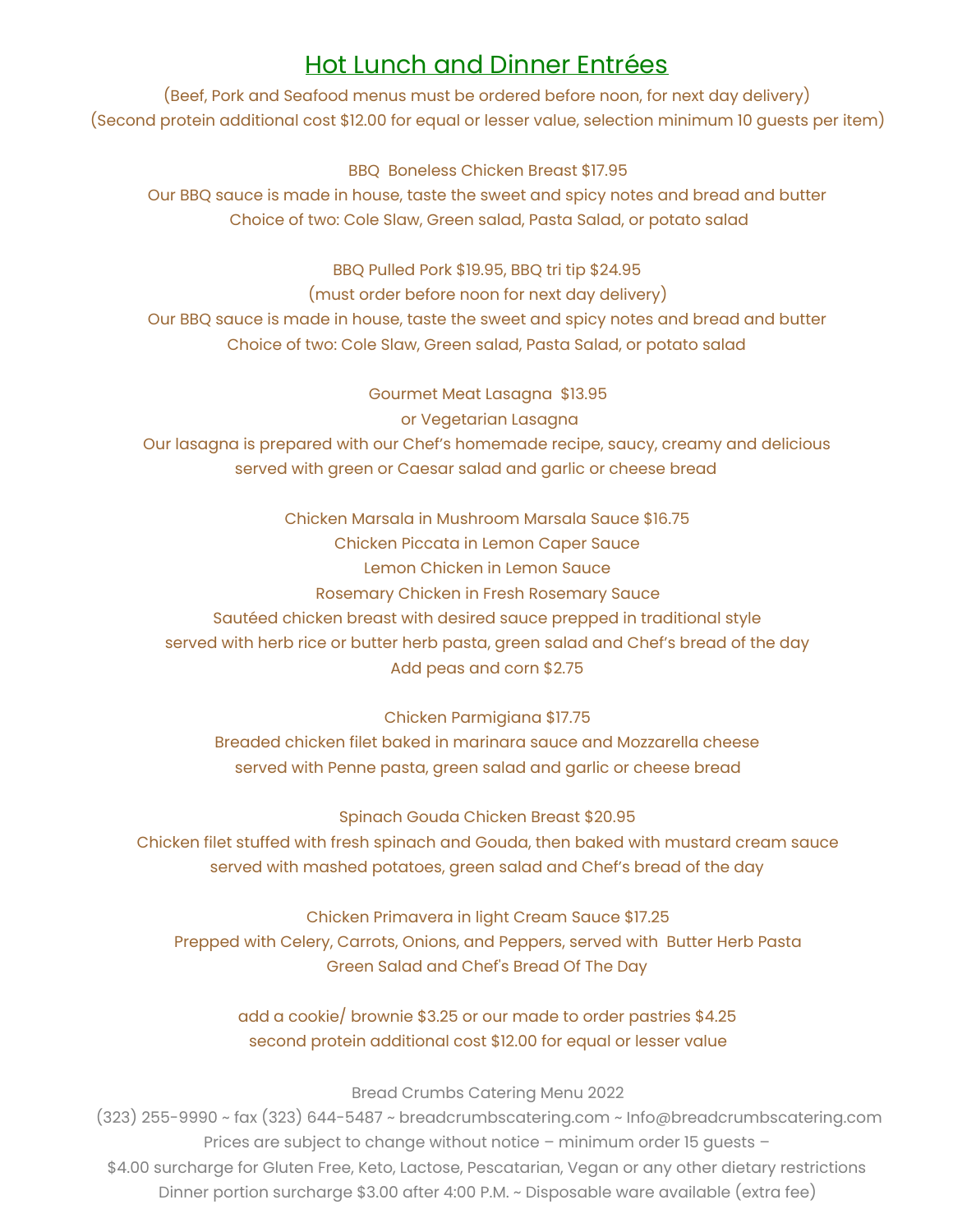## Hot Lunch and Dinner Entrées

(Beef, Pork and Seafood menus must be ordered before noon, for next day delivery) (Second protein additional cost \$12.00 for equal or lesser value, selection minimum 10 guests per item)

> Beef Stroganoff in Creamy Mushroom Beef Sauce \$20.95 Beef Primavera with fresh vegetables in cream sauce Braised beef with Mediterranean sauce served with egg noodles or herb rice, green salad and Chef's bread of the day

Tostada Buffet chicken \$17.95 or beef \$21.95 Chicken braised in mild salsa with tostadas served with rice, beans, lettuce, tomatoes, cheese, sour cream and our fabulous guacamole

#### Chicken \$17.95 or Beef Fajitas \$21.95

Sauteed with fresh onions and peppers served with made to order guacamole Spanish rice, beans (cooked with Canola oil), fresh garden salad, corn or flour tortillas

#### Enchiladas de Pollo \$13.95

Spicy or mild chicken enchiladas topped with a blend of cheeses served with Spanish rice, beans (cooked with Canola oil), sour cream and fresh garden salad

#### Steak a la Mexicana \$19.95

Sautéed beef strips of sirloin braised in fresh pico de gallo salsa served with Spanish rice, beans (cooked with Canola oil), fresh garden salad and dinner rolls

#### Combo Burrito and Salad \$13.25

Our burritos are filled with your choice of : chicken, veggie or \*beef (\*additional \$2) slow cooked beans, rice, salsa and cheese served with our fresh green salad

#### Gourmet Hamburger and Hot Dog Buffet \$24.95 (minimum 20)

Fresh 5oz Hamburger meat patty is prepped to order, along with freshly steamed 100% beef hot dogs, fresh Relish tray cheese, tomato, pickles, onion, lettuce, sweet relish, mayo, mustard and ketchup, Hamburger and Hot Dog buns, Assorted Chips, and Green Salad

Second protein additional cost \$12.00 for equal or lesser value, selection minimum 10 guests per item

Bread Crumbs Catering Menu 2022